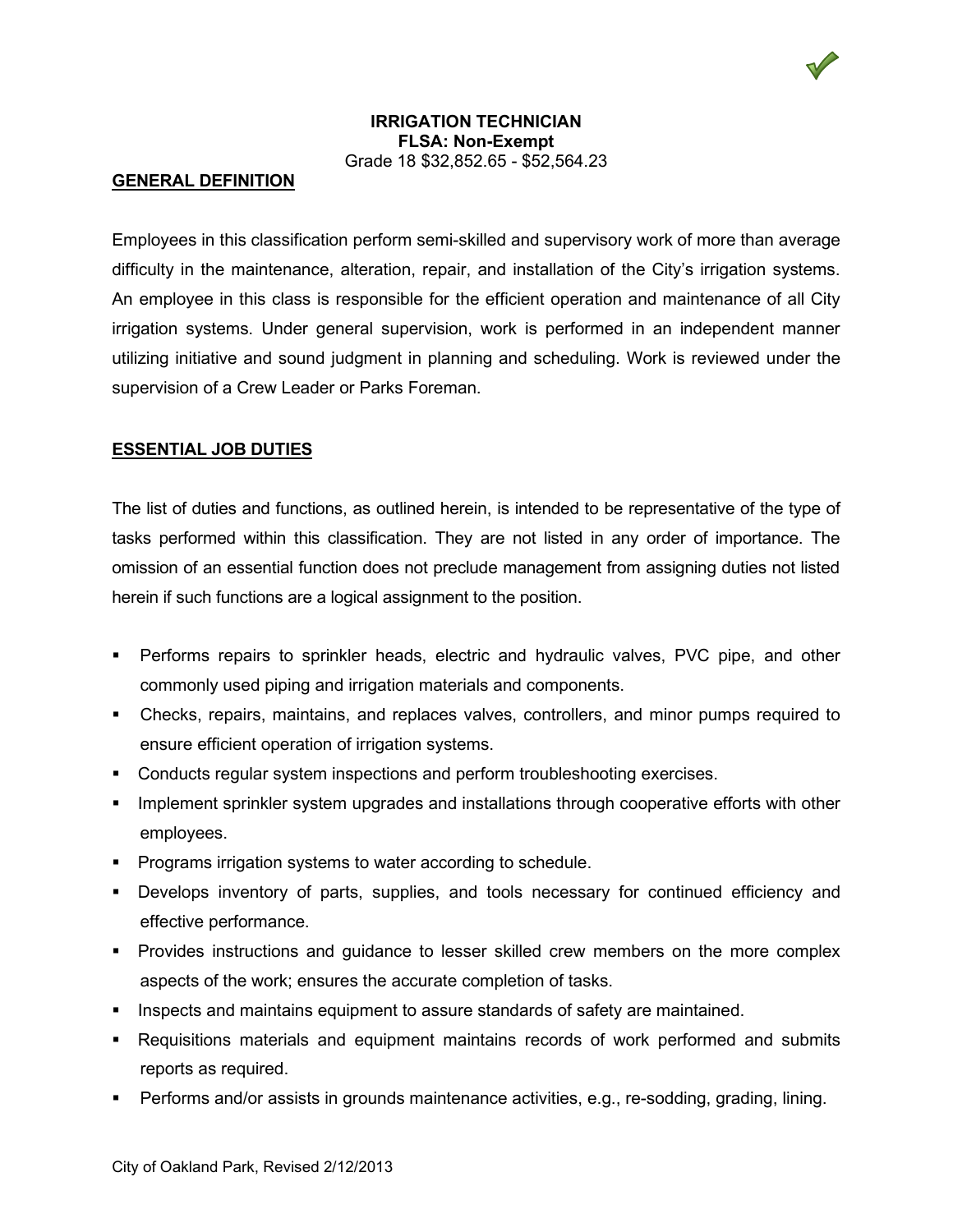# **IRRIGATION TECHNICIAN FLSA: Non-Exempt** Grade 18 \$32,852.65 - \$52,564.23

- Responds to emergency calls for water or irrigation systems.
- Requires regular attendance to scheduled work shifts.

## **KNOWLEDGE, SKILLS & ABILITIES**

- Considerable knowledge in all phases of irrigation system installation, repair, alteration, and maintenance.
- Considerable knowledge of installation techniques of PVC pipe and commonly used fittings; technical specifications and applications of most commonly used irrigation products.
- Considerable knowledge of occupational hazards and of safety precautions appropriate to the type of work performed.
- **Knowledge of irrigation management principles.**
- Knowledge of the various types, installation principles, and applications of irrigation components, e.g., spray, bubbler, drip, rotary, shrub, pop up, rain sensor.
- Knowledge of backflow prevention installation principles and techniques.
- Working knowledge of electricity from low voltage to two-phase voltage and ability to troubleshoot 110 or 220-volt controllers, low voltage control wire, pump station hookups, etc.
- Ability to operate medium equipment used in irrigation system installation and maintenance.
- Ability to operate and work with machinery and sharp tools.
- Ability to read, interpret, and apply instructions and problem-solving techniques contained in technical specifications applicable to the assigned irrigation system(s).
- Ability to provide guidance and instruction to lesser skilled staff on standard irrigation repair principles and techniques.
- Conforms with and abides by all departmental and City regulations, policies, work procedures, and instructions.

# **MINIMUM ACCEPTABLE EDUCATION, TRAINING & EXPERIENCE**

High school diploma or GED equivalent; supplemented by one (1) year previous experience performing irrigation systems related maintenance. Must hold a valid State of Florida driver's license. Position may be required to be on call, including nights, holidays, and weekends.